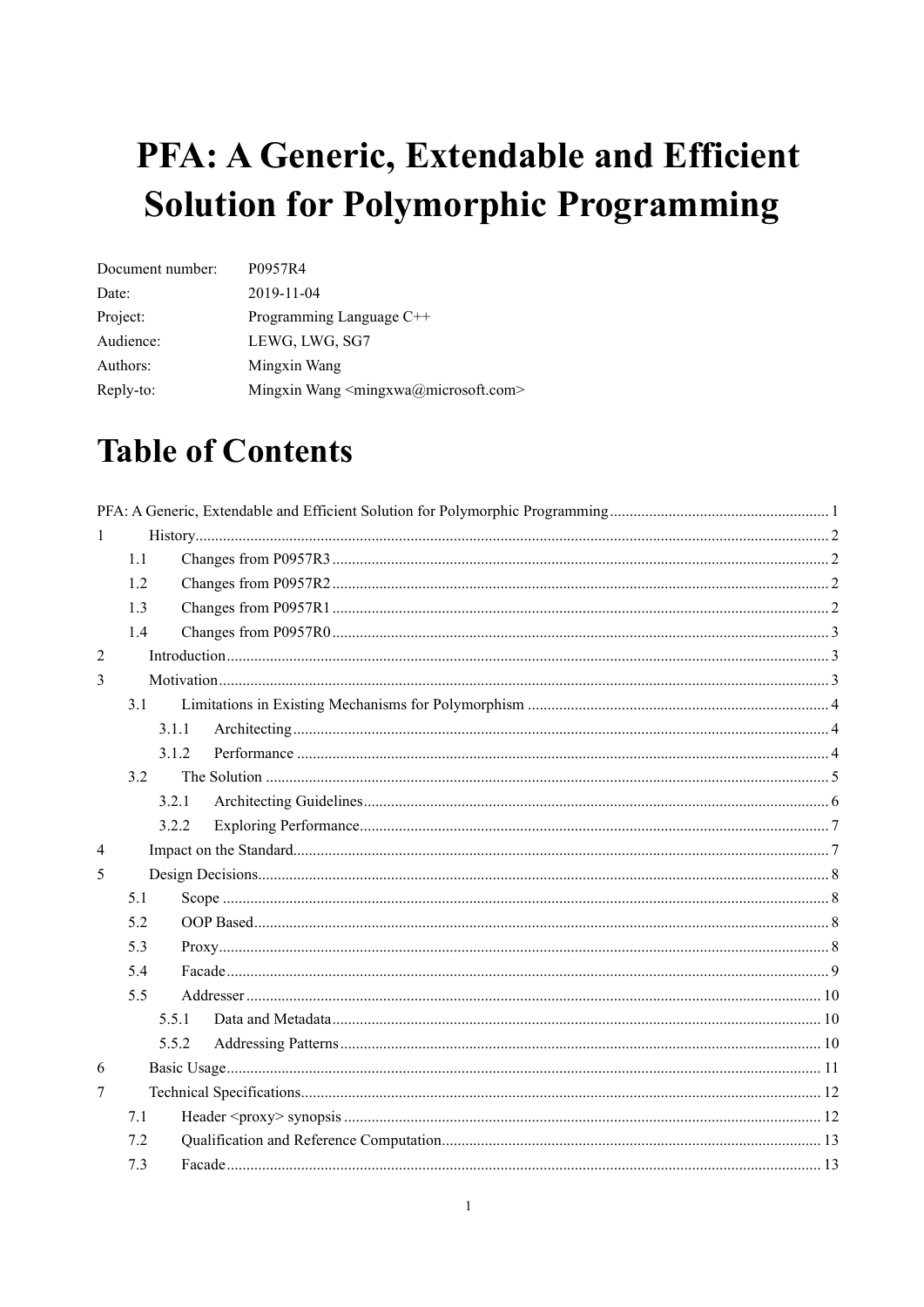| 8 |  |  |  |
|---|--|--|--|
|   |  |  |  |

## <span id="page-1-0"></span>**1 History**

## <span id="page-1-1"></span>**1.1Changes from P0957R3**

- Remove dependency from the concept of "Sink Argument" proposal [\[P1648R2\]](http://www.open-std.org/jtc1/sc22/wg21/docs/papers/2019/p1648r2.pdf);
- Remove support for allocators due to ambiguous semantics;
- Replace the member function **assign** with emplace to stay in the naming style with **std::any**;
- Remove the class template **null** value addresser error per feedback from EWGI.

## <span id="page-1-2"></span>**1.2Changes from P0957R2**

- Remove dependency from the concept of "Memory Allocator" proposal [\[P1172R1\]](http://www.open-std.org/jtc1/sc22/wg21/docs/papers/2019/p1172r1.pdf);
- Remove inheritance hierarchy among different instantiation of the class template **proxy** meta;
- Remove convertibility among different instantiation of the class template **reference** addresser and **proxy**;
- Remove the disambiguation tag delegated tag t and its value delegated tag;
- Remove the class template **allocated** value;
- Change the semantics of the delegated assignment reflecting to the assignment of the addresser, rather than the **assign** expression;
- Remove the **assign** member function from the class template **reference\_addresser**.

## <span id="page-1-3"></span>**1.3Changes from P0957R1**

- Reorganize the motivation part;
- Split static addresser into **value** addresser and reference addresser;
- Add support for the "Extending Argument" [\[P1648R0\]](http://www.open-std.org/jtc1/sc22/wg21/docs/papers/2019/p1648r0.pdf), "Memory Allocator" [\[P1172R1\]](http://www.open-std.org/jtc1/sc22/wg21/docs/papers/2019/p1172r1.pdf) and configurable SOO for value semantics polymorphism;
- Add support for reference semantics in facade definitions;
- Add qualification type and reference type enumerations and corresponding type traits;
- Add the concept for "Erased Handles";
- Add exception support for value addresser;
- Change the semantics for the **Addresser** requirements;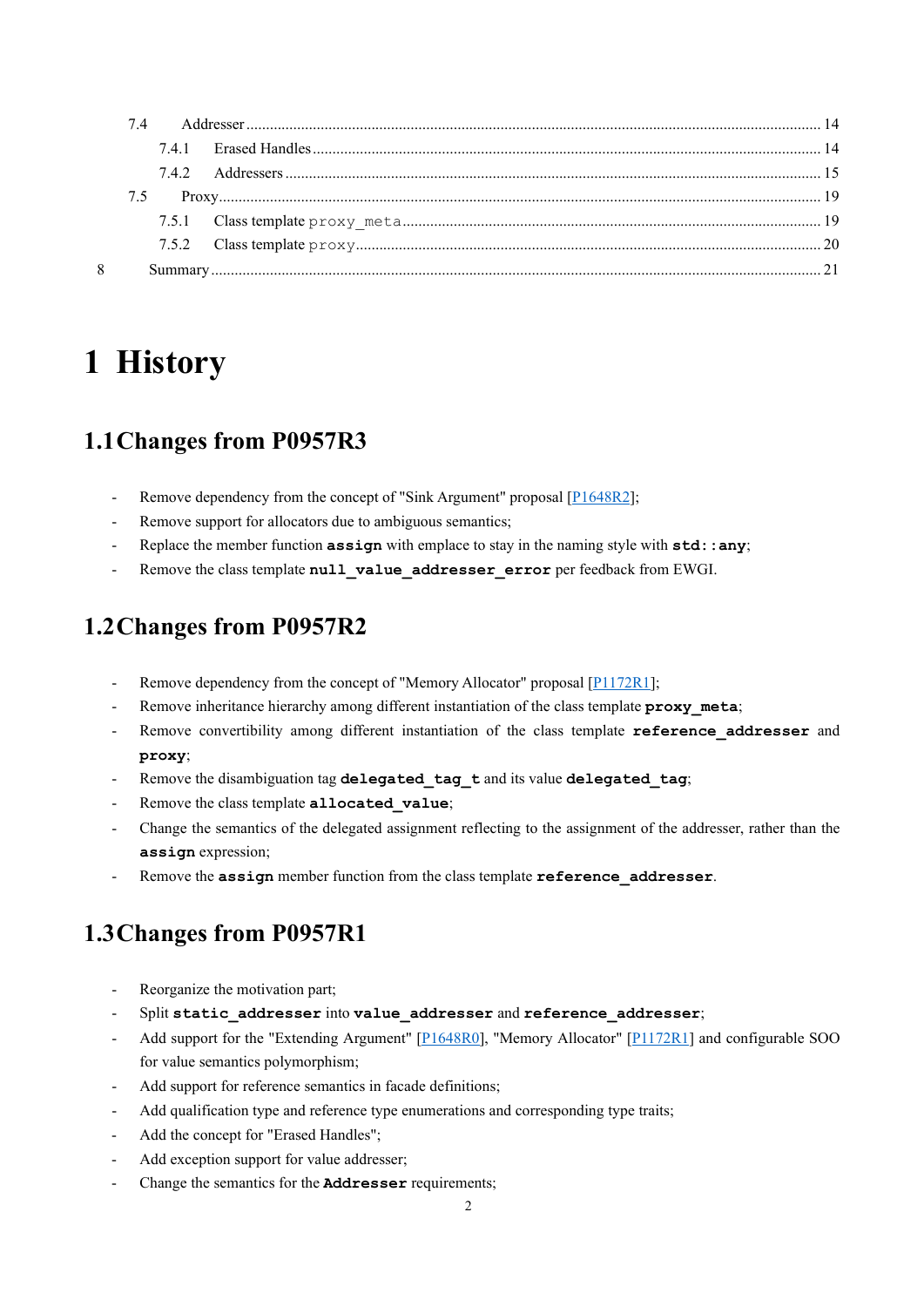<span id="page-2-0"></span>- Revise the semantics for the **proxy**.

## **1.4Changes from P0957R0**

- Replace the "class template" in the declaration of the proxy with a "class";
- Remove the class template **shared** addresser temporarily;
- Replace the class template **direct addresser** and the class template *unique\_addresser* with a uniform class template **static\_addresser**;
- Replace the type aliases **direct\_proxy**, **unique\_proxy** and **shared\_proxy** with a uniform alias **static\_proxy**;
- <span id="page-2-1"></span>Add support for "volatile" semantics.

## **2 Introduction**

Since there are architecting and performance limitations in existing mechanisms for polymorphism, the "PFA" is proposed as a generic, extendable and efficient solution for polymorphic programming, named by 3 of its major concepts: "Proxy", "Facade", and "Addresser". The "PFA" combines the idea of OOP (Object-oriented Programming) and FP (Functional Programming). Meanwhile, eliminating their defects to some extent. Comparing to traditional OOP, PFA can largely replace the existing "virtual mechanism" and have no intrusion on existing code or runtime memory layout, without reducing performance. Comparing to FP, PFA is not only applicable to single dimensional requirements, but also can be applied to multi-dimensional ones, and could carry richer semantics.

With the template meta programming mechanism, the "PFA" is well-compatible with the C++ programming language and makes C++ easier to use. PFA can be applied in almost every case that relates to virtual functions more elegantly. Components defined in the standard that related to polymorphism can be easily implemented with PFA without performance loss, for example, **std::function** and **std::any**.

The rest of the paper is organized as follows: Section 3 illustrates the motivation and scope of PFA; Section 4 illustrates PFA's impact on the C++ standard; Section 5 includes the pivotal decisions in the design; Section 6 describes a typical and meaningful use cases indicating the basic usage; Section 7 illustrates the technical specification of PFA in C++; Section 8 lists some of the future works to be done and summarizes the paper.

## <span id="page-2-2"></span>**3 Motivation**

Currently, there are two types of mechanisms for polymorphism in the standard: inheritance with virtual functions and polymorphic wrappers. This section illustrates architecting and performance limitations in inheritance-based polymorphism and other polymorphic facilities in the standard, and how the proposed library could help.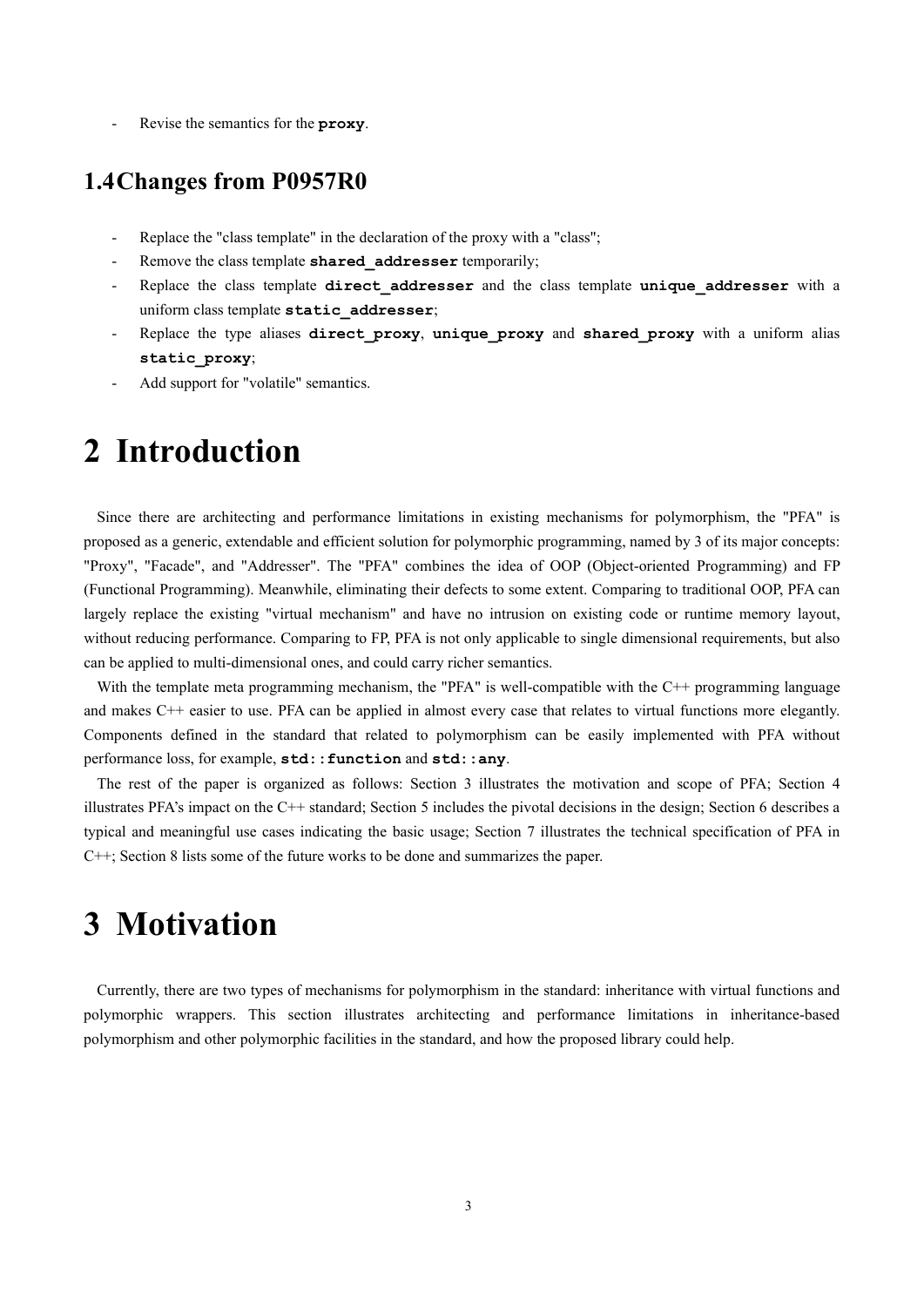## <span id="page-3-0"></span>**3.1Limitations in Existing Mechanisms for Polymorphism**

## <span id="page-3-1"></span>**3.1.1 Architecting**

Polymorphism is widely required in large-scale programming to decouple components and increase extendibility at a cost of reducing runtime performance. Because existing polymorphic wrappers in the standard, such as **std::function**, **std::any**, **std::pmr::polymorphic\_allocator**, etc., have limited extendibility with regard to a variety of polymorphic requirements, inheritance-based polymorphism is usually inevitable in large systems.

Prior research for future polymorphic usage is usually required when designing polymorphic types with inheritance. However, if the research is inadequate due to limited experience, the semantics of the components may become overly complex when there are too much virtual functions, or the extendibility of the system may be insufficient when polymorphic types are coupled too closely. Anyway, the engineering cost may dramatically increase due to imperfect architecting. On the other hand, along with the evolution of a system, polymorphic usage may change, additional effort is usually necessary to keep the definition of polymorphic types consistent with their usage, staying good maintainability of the system. Moreover, some libraries (including the standard library) may not have proper polymorphic semantics even if they, by definition, satisfies same specific constraints. In such scenarios, users have no alternative but to design and maintain extra middleware themselves to add polymorphism support to existing implementations.

All in all, inheritance-based polymorphism has limitations in architecting because it is intrusive. As Sean Parent [concluded on NDC 2017:](https://www.youtube.com/watch?v=QGcVXgEVMJg) *The requirements of a polymorphic type, by definition, comes from its use, and there are no polymorphic types, only polymorphic use of similar types. Inheritance is the base class of evil*.

## <span id="page-3-2"></span>**3.1.2 Performance**

In addition to being difficult to architect, existing mechanisms for polymorphism also have certain limitations in performance, especially in memory management and addressing.

#### **3.1.2.1 Memory Management**

There are technical limitations in memory management for existing mechanisms for polymorphism, especially in customizing Allocation algorithms and SOO (small object optimization, aka SBO, small buffer optimization).

#### **3.1.2.1.1 SOO**

SOO is a common technique to avoid unnecessary memory allocation. However, for inheritance-based polymorphism, there is little facilities in the standard that support SOO; for other standard polymorphic wrappers, implementations may support SOO, but there is no standard way to configure so far. For example, if the size of **std::any** is **n**, it is theoretically impossible to store the concrete value whose size is larger than **n**.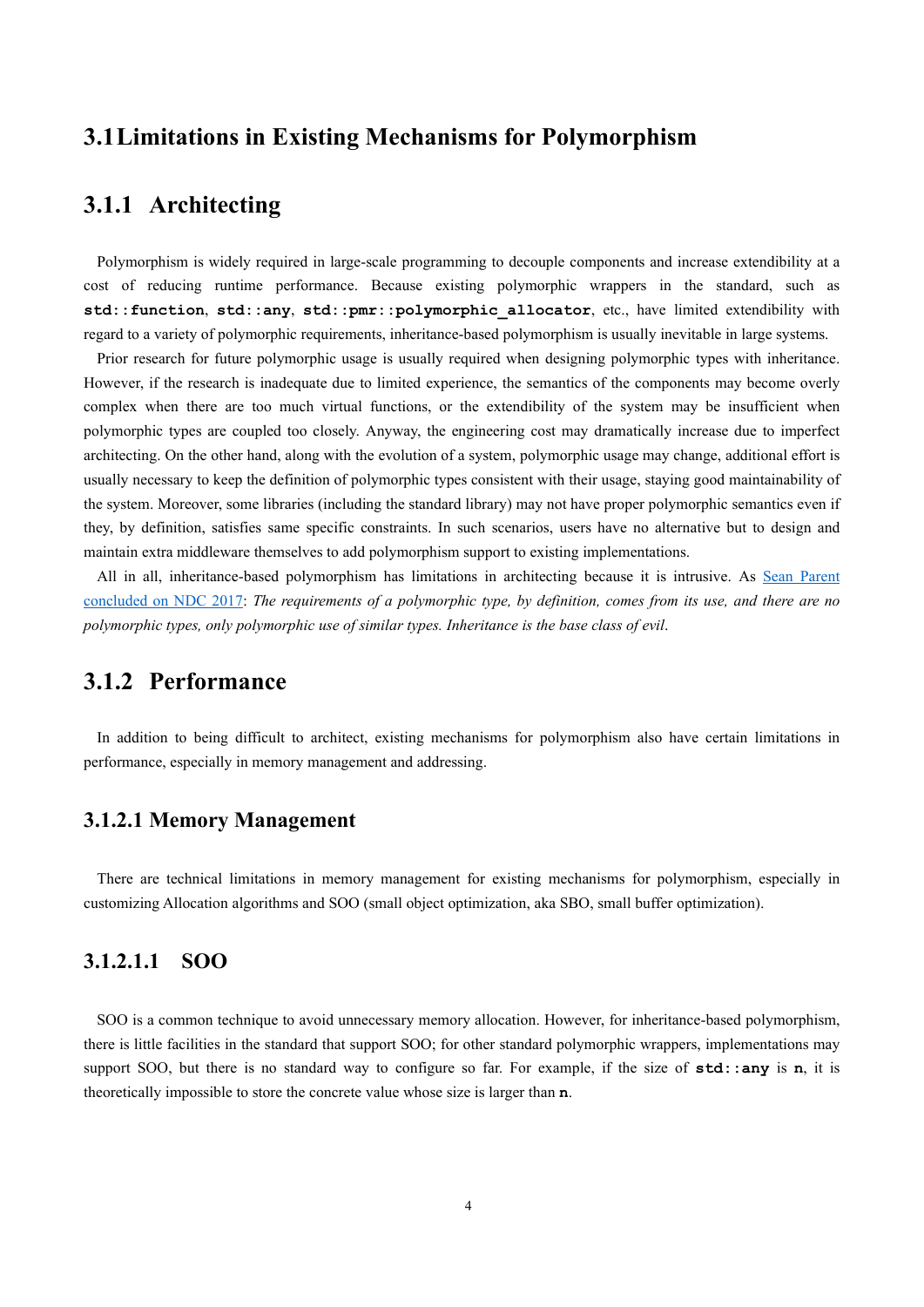### **3.1.2.2 Addressing**

<span id="page-4-2"></span><span id="page-4-1"></span>

<span id="page-4-4"></span><span id="page-4-3"></span>Because inheritance-based polymorphism shall support upward casting and multiple inheritance, it has limited design space in memory layout which is usually like the one shown in [Figure 1.](#page-4-1) However, it is not always the optimal for addressing when the size of the VTABLE or data is small. For example, [Figure 2,](#page-4-2) [Figure 3](#page-4-3) and [Figure 4](#page-4-4) shows a more efficient memory layout for addressing when the VTABLE is small, when the data is small, and when the VTABLE and data are both small, respectively.

## <span id="page-4-0"></span>**3.2The Solution**

This section includes a brief introduction about how the proposed library, the PFA, mitigates the limitations illustrated in the last section.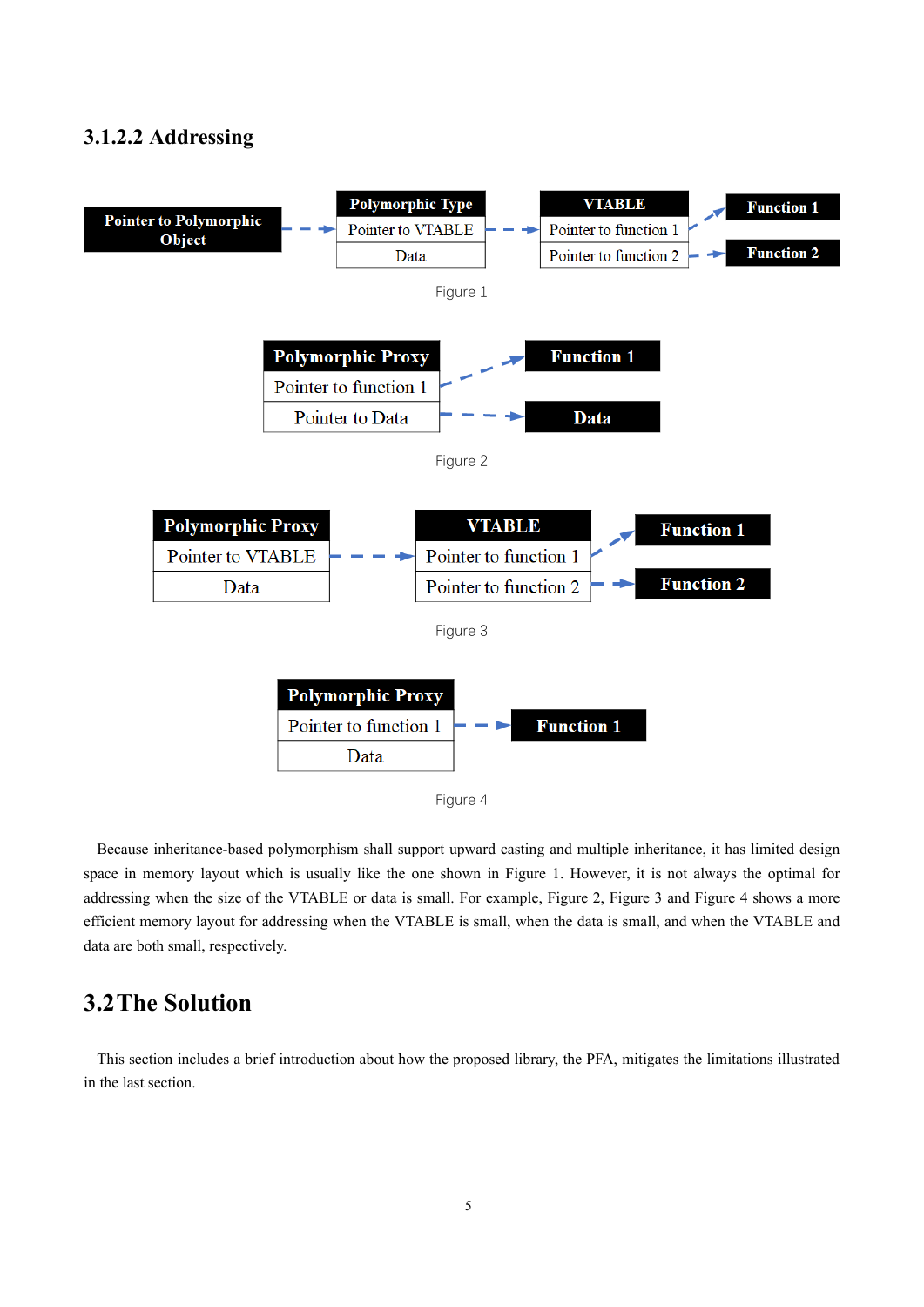## <span id="page-5-0"></span>**3.2.1 Architecting Guidelines**

As illustrated before, there are limitations in architecting polymorphic program with existing mechanisms. Concretely, inheritance-based polymorphism is intrusive and has limited maintainability, while the standard polymorphic wrappers has fixed semantics and has limited extendibility. Based on these considerations, the PFA is designed to be non-intrusive and able to carry rich semantics.

For example, if we want to use a series of "drawable" types polymorphically with "dot" expression like **foo.draw()**, we could define a **facade Drawable**.

```
facade Drawable {
  void draw() const;
};
```
Note that the **facade** is a newly proposed keyword describing the expressions for polymorphic use. For any future "Drawable" implementations, they are only required to satisfy the constraints that the expression **foo.draw()** shall be well-formed and have specific semantics without inheriting from any base class. For example, if there are two implementations for "Drawable":

```
struct square {
  explicit square(float width, float height);
  void draw() const;
  void set_position(float x, float y);
  void set_width(float width);
  void set_height(float height);
  void set_alpha(float alpha = 0.5);
};
struct circle {
  explicit circle(float radius);
  void draw() const;
  void set_position(float x, float y);
  void set_radius(float radius);
 void set alpha(float alpha = 0.3);
};
```
We will be able to manage them with the "proxy". For example, the following code is well-formed with the PFA:

```
value_proxy<Drawable> p1 = square{2.0, 2.0}; // Construct a 'square' and manage with 
the proxy
value_proxy<Drawable> p2{std::in_place_type<circle>, 1.5}; // Construct a 'circle'
in-place and manage with the proxy
p1.draw(); // Perform 'square::draw()'
p2.draw(); // Perform 'circle::draw()'
p1.reset(); // Destroy the 'square' stored in 'p1' and leave 'p1' not representing
any value
```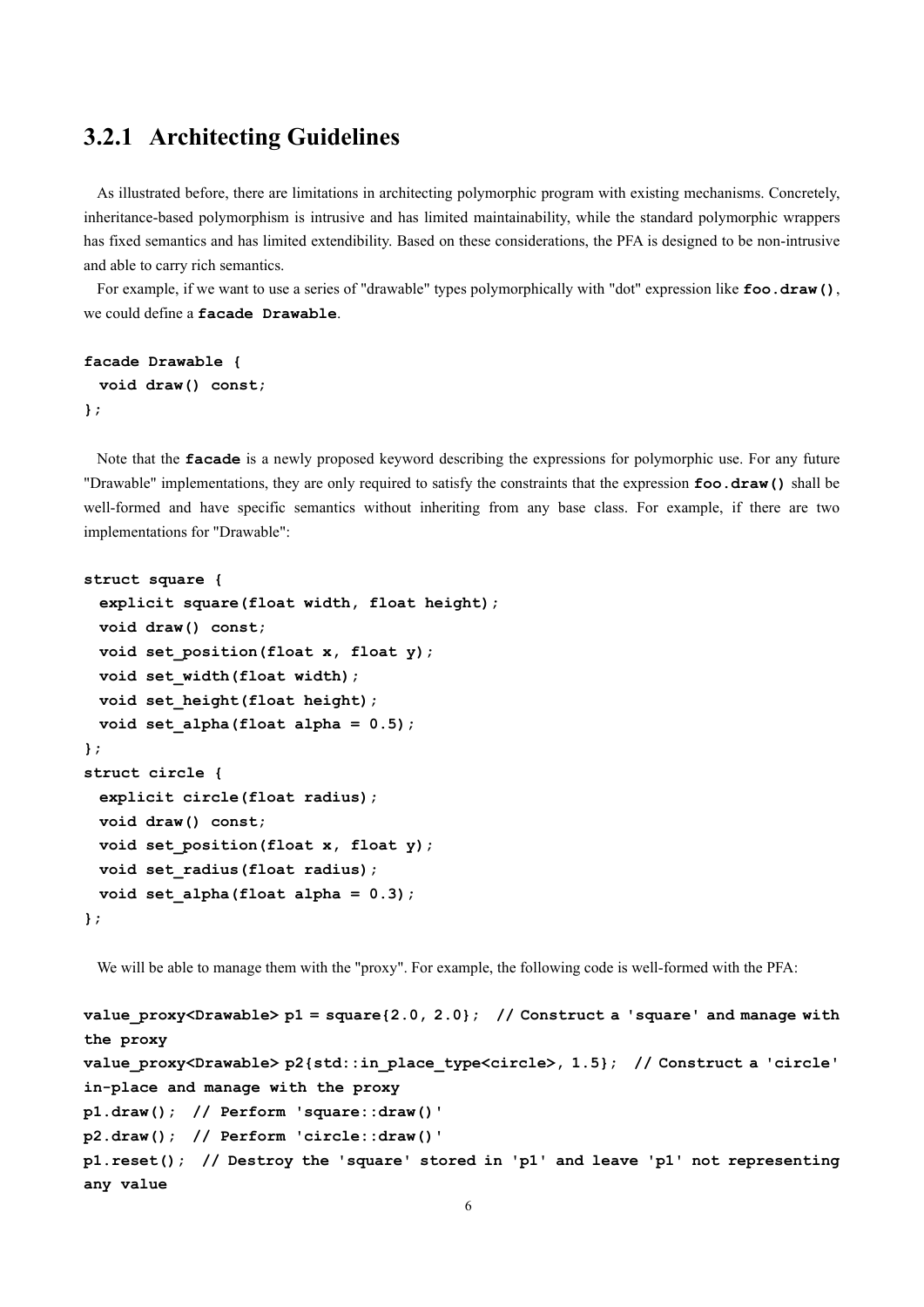**p1 = std::move(p2); // Move owership for the 'circle' from 'p2' to 'p1' and leave 'p2' not representing any value**

From the code above we can see that polymorphism usage is decoupled from the implementation and is non-intrusive. Meanwhile, the **facade** supports any expression and is open for extendibility.

## <span id="page-6-0"></span>**3.2.2 Exploring Performance**

The PFA is designed to have the highest possible performance I could think of, providing proper inline and caching, and provide customization points for possible tradeoff between performance and extendibility.

### **3.2.2.1 SOO**

The proposed **value** proxy is configurable with SOO, and users could assign any possible size and alignment for SOO if necessary. For example, type **value\_proxy<SomeFacade, 56u, 8u>** is configured that the size for SOO is **56** and align to **8** bytes.

#### **3.2.2.2 Addressing**

The PFA allows design space in memory layout and may have higher addressing performance than inheritance-based polymorphism. For example, if the size of VTABLE is small, implementations may directly store the VTABLE inside the proxy, as is shown in [Figure 2;](#page-4-2) if the size of data is small and meeting some other specific preconditions, implementations may also store the data in the proxy, as is shown in [Figure 3.](#page-4-3)

## <span id="page-6-1"></span>**4 Impact on the Standard**

PFA introduces a novel solution for polymorphic programming, including Proxy, Facade and Addresser. Because the components defined in the standard that related to polymorphism can be easily implemented with PFA without performance loss, I think the following features in the standard may gradually be deprecated in the future:

- 1. Virtual functions;
- 2. Class template **std::function** and related components, e.g. **std:: bad\_function\_call**;
- 3. Class **std::any** and related components, e.g. **std::make\_any**, **std::any\_cast**;
- 4. The "Polymorphic Memory Resources" library.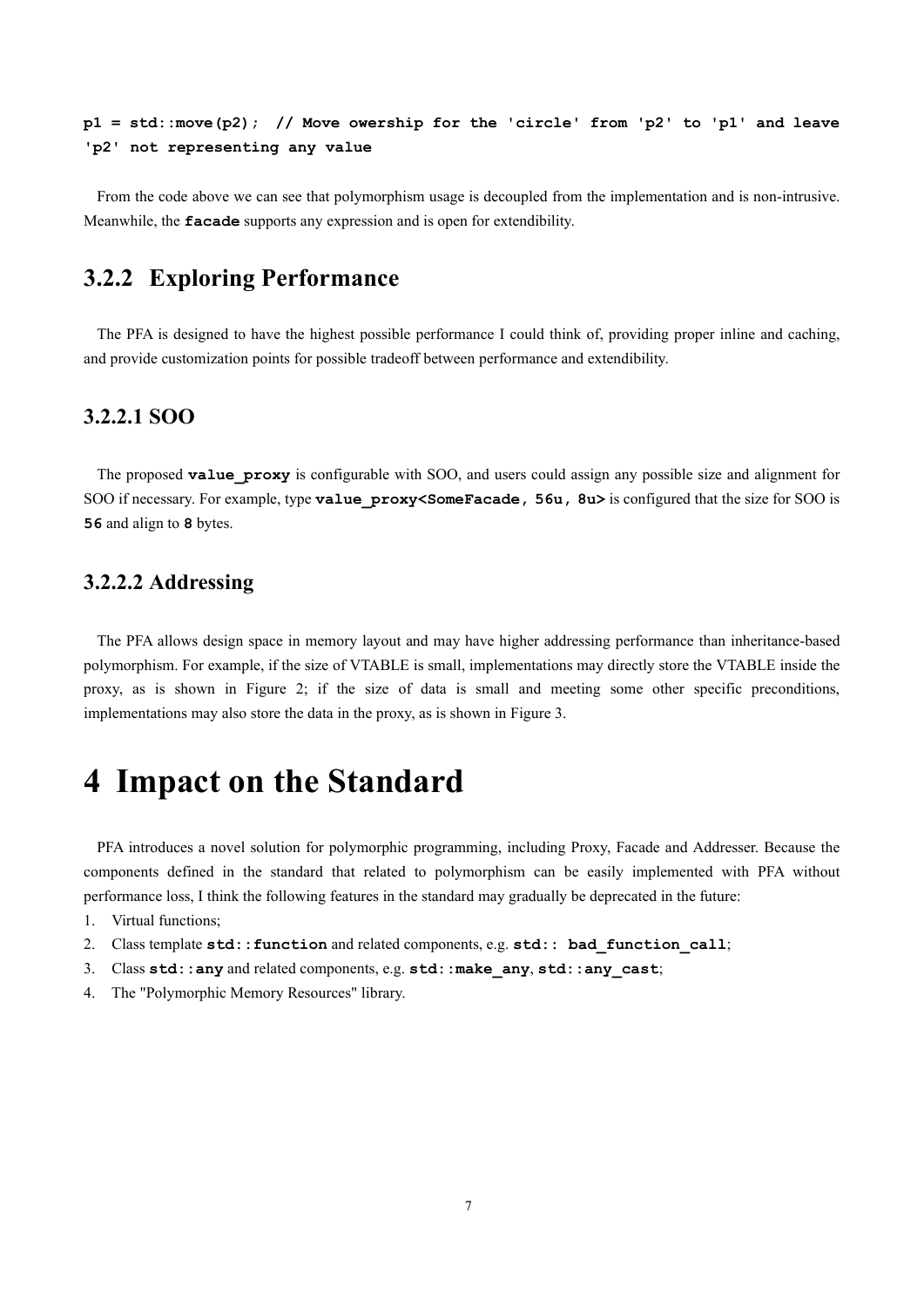## <span id="page-7-0"></span>**5 Design Decisions**

## <span id="page-7-1"></span>**5.1Scope**

As mentioned earlier, PFA is designed to help users build extendable and efficient polymorphic programs. In order to make implementations efficient in C++, it is helpful to collect as much requirements and generate high-quality code at compile-time as possible.

The basic goal of PFA is to eliminate the limitations in traditional OOP and FP, as was illustrated in the Motivation part.

## <span id="page-7-2"></span>**5.2OOP Based**

Investigating C++ and other polymorphic programming languages, it is obvious that polymorphic requirements consist of:

(1) Procedure / Procedure set, and

(2) Data / Data set,

where  $(2)$  is optional.

If we want to save information of a procedure at runtime, it is usually easy to store it as a function pointer. When it comes to procedure sets, it is usually efficient to build some arrays of function pointers at compile time, each unit stores a specific polymorphic function; then we could use the addresses of the arrays to specify function sets, and this is exactly the mechanism of VTABLE.

For single data, it is OK to pass them by value (Direct addressing); for data sets, a widely accepted approach is to pass the data by a base pointer, and calculate each address of corresponding data with a unique offset (Indirect addressing). In order to unify the addressing mode, indirect addressing is usually adopted in existing polymorphism solutions.

Fortunately, the requirements above is exactly the basis of OOP. We could easily define a data structure corresponding to a set of procedures with the C++ type system. In a class definition in C++, a public member function defines the semantics of the type; the member variables are the data set representing the state of the entity.

## <span id="page-7-3"></span>**5.3Proxy**

I think it is reasonable to allow users to use a uniform type to represent various concrete types to implement polymorphism, like the class template **std::function** that could represent any callable type whose input and output are convertible to specific types. PFA is designed as a generic solution for polymorphism, supporting not only callable types, but also types having various expressions and rich semantics. As there shall be "uniform types" to represent concrete implementations, these types are defined as "Proxy".

In order to configure a proxy type, on the one hand, information about

(1) "how should concrete implementations look like" and

(2) "how to manage the polymorphic information and the entity being represented"

shall be provided; on the other hand, a proxy type shall support the expressions specified by (1). As there is no rule defined in the standard for generating member functions, the code for the proxies shall be generated by the compiler, and this shall be a new language feature in C++.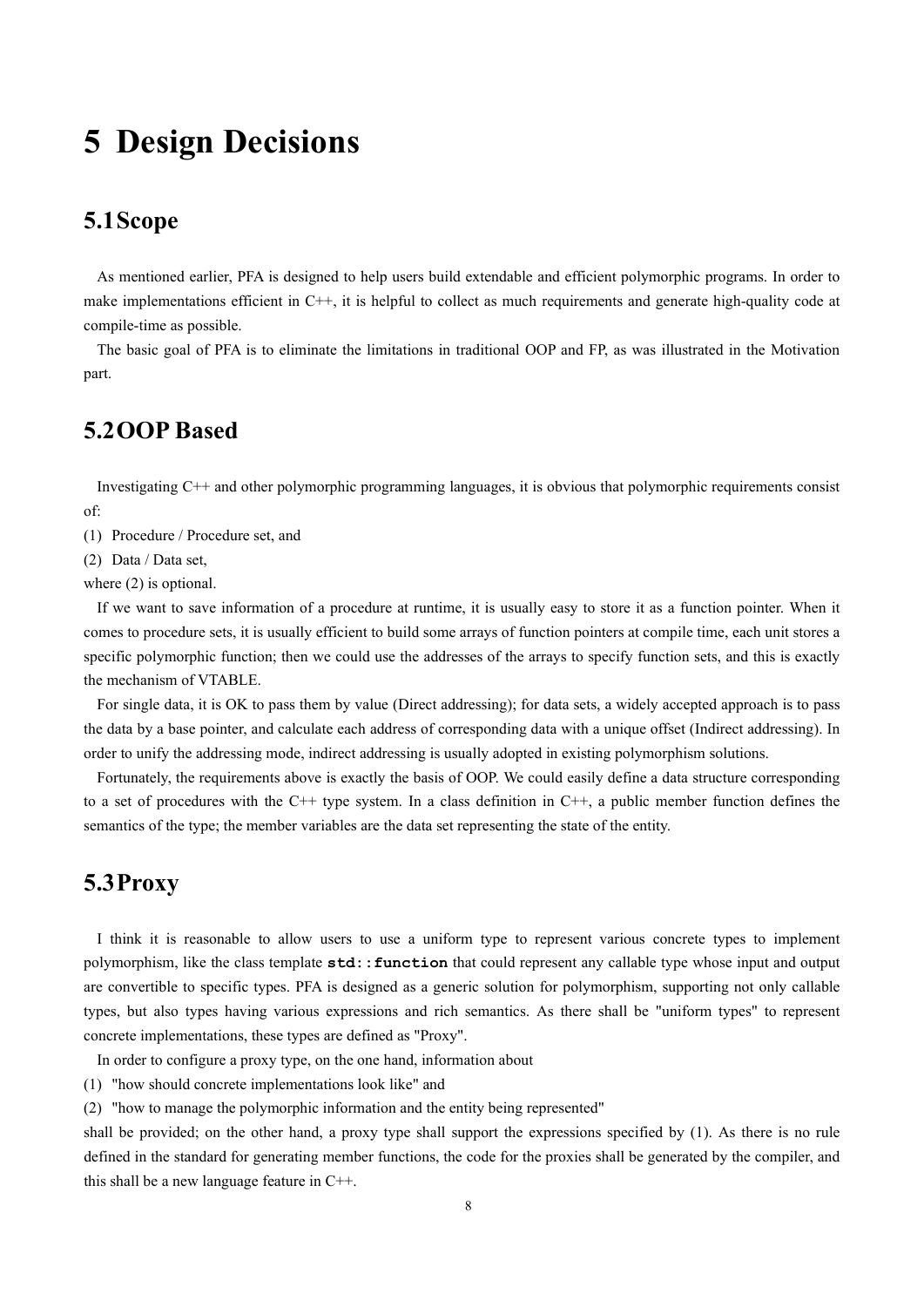In order to keep consistent with the type system defined in the standard, the "Proxy" is defined as a class template, which is a library feature but may have different implementations for different specializations duck typed by the compiler. Each of the two categories of information shall be specified by a type.

## <span id="page-8-0"></span>**5.4Facade**

Although the Concepts TS is able to define "how should concrete implementations look like", not all the information that could be represented by a concept is suitable for polymorphism. For example, we could declare an inner type of a type in a concept definition, like:

```
template <class T>
concept bool Foo() {
  return requires {
    typename T::bar;
  };
}
```
But it is unnecessary to make this piece of information polymorphic because this expression makes no sense at runtime. Some feedback suggests that it is acceptable to restrict the definition of a concept from anything not suitable for polymorphism, including but not limited to inner types, friend functions, constructors, etc. I think this solution is not compatible with the type system in C++, because:

- 1. There is no such mechanism to verify whether a definition of a concept is suitable for polymorphism, and
- 2. There is no such mechanism to specify a type by a concept, like **some class template<SomeConcept>**, because a concept is not a type.

The ["Dynamic Generic Programming with Virtual Concepts"](https://github.com/andyprowl/virtual-concepts/blob/master/draft/Dynamic%20Generic%20Programming%20with%20Virtual%20Concepts.pdf) (DGPVC) is a solution that adopts this. However, on the one hand, it introduces some syntax, mixing the "concepts" with the "virtual qualifier", which makes the types ambiguous. From the code snippets included in the paper, we can tell that "virtual concept" is an "auto-generated" type. Comparing to introducing new syntax, I prefer to make it a "magic class template", which at least "looks like a type" and much easier to understand. On the other hand, there seems not to be enough description about how to implement the entire solution introduced in the paper, and it remains hard for us to imagine how are we supposed to implement for the expressions that cannot be declared virtual, e.g. friend functions that take values of the concrete type as parameters.

I think it is necessary to add a new mechanism that could carry such information required by polymorphism, which is defined as "Facade". A facade shall be a descriptive placeholder type that carries information of user-defined expressions and semantics. Concretely, users are allowed to define expressions of a type with a facade. Like the type traits and disambiguation tags (**std::in\_place**, **std::in\_place\_type**, and **std::in\_place\_index**) defined in the standard, facades shall be trivial types that works at compile time to specify templates only.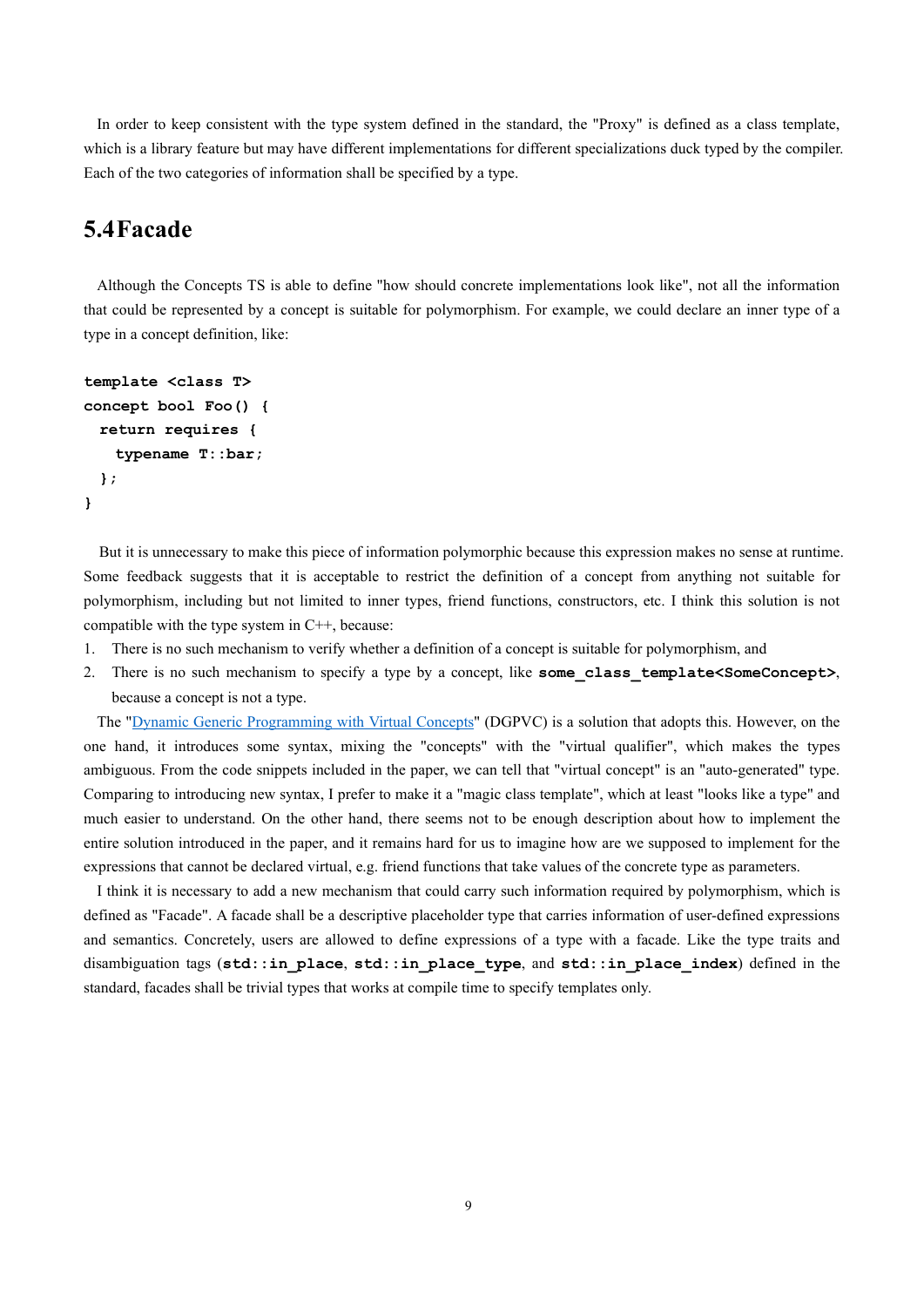

Facades shall support inheritance. As is defined in the C++ type system, a derived facade shall be convertible to any of its base. Like an ordinary type, with facades as the vertex and the inheritance relation between them as directed edges, all the facades in a program form a static DAG (Directed Acyclic Graph).

Repeated inheritance is also allowed in facades, but their corresponding proxies are usually not convertible based on performance considerations.

## <span id="page-9-0"></span>**5.5Addresser**

In addition to the Facade, there is another category of information required to specify a proxy: "how to manage the polymorphic information and the entity being represented". Before C++17, the most widely used utilities in the standard are the pointers and "smart pointers" (specifically, class template **std::shared\_ptr** and **std::unique\_ptr**). In C++17, there is another utility, **std::any**. The fundamental difference between smart pointers and **std::any** is that smart pointers are type-specific, while **std::any** is type-erased. In the aspect of lifecycle control, **std::unique ptr** and **std::any** have similar lifecycle as the entity being represented does, besides that **std::any** is **CopyConstructible** while **std::unique\_ptr** is not.

## <span id="page-9-1"></span>**5.5.1 Data and Metadata**

Data is a straightforward concept and is the basis of computer science. However, the concept of "metadata" is sometimes ignored by software designers.

From a philosophical point of view, anything can deduce an infinite number of things, and any type can deduce infinite amount of metadata in programming. However, only a limited part of them is required at any moment. In PFA, the format of metadata is defined by the Facade, and the Addresser is responsible for managing the values of various types and various metadata.

## <span id="page-9-2"></span>**5.5.2 Addressing Patterns**

The "Addresser" is associated with the responsibility of addressing and may have different lifecycle management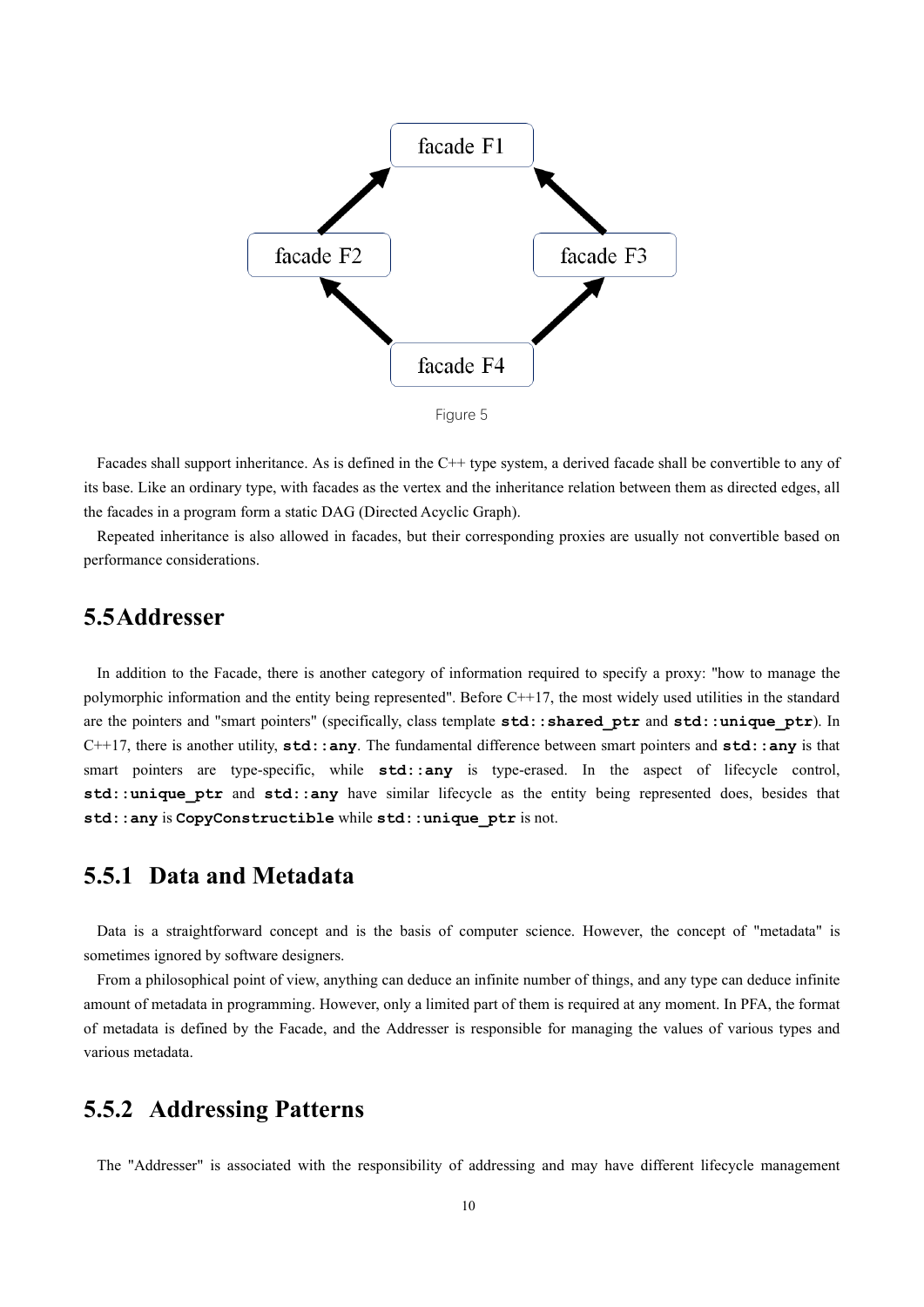strategies. It seems difficult to extend DGPVC with other lifetime management strategies as it only supports the basic "reference semantics" and "value semantics", e.g. reference-counting based algorithm and more complicated GC algorithms. In this solution, users are free to specify different types of addressers for any lifetime management requirements. Besides, I think it is rude to couple the "characteristics of construction and destruction" with other expressions required in DGPVC. When it is not required to manage the lifetime issue (e.g. with reference semantics), the constraints related to constructors and destructors are redundant; conversely, when we need value semantics, it is natural that the type being type-erased shall be at least **MoveConstructible** most of the time. This problem does not exist in this solution as constructors and destructors are not able to be declared pure virtual, and an addresser type may carry such constraints if necessary.

<span id="page-10-0"></span>For metadata, it is usually efficient to build them at compile-time. In the cases of size-critical situations, generating the metadata at runtime may also acceptable.

## **6 Basic Usage**

Suppose it is required to design a function that accepts a "map" entity (mapping from integers to **std::string**) and does "query" operations only, and compile it as a static library. One may define it as:

```
void do something with map(const std::map<int, std::string>&);
```
or,

```
void do_something_with_map(const std::unordered_map<int, std::string>&);
```
Actually, the library does not need to care the implementation of the "map" at all and could be more extendable with PFA. For example, the following facade will clearer the semantics of the "map":

```
template <class K, class V>
facade ImmutableMap {
  const V& at(const K&) const;
};
```
Users are able to declare the function as:

```
void do something with map(reference proxy<const ImmutableMap<int, std::string>>);
```
The improved signature of the function accepts any type that has facade **ImmutableMap<int, std::string>**, so that all of the following expressions are well-formed:

```
std::map<int, std::string> var1{{1, "Hello"}};
std::unordered_map<int, std::string> var2{{2, "CPP"}};
std::vector<std::string> var3{"I", "love", "PFA", "!"};
std::map<int, std::string> var4{};
do_something_with_map(var1);
```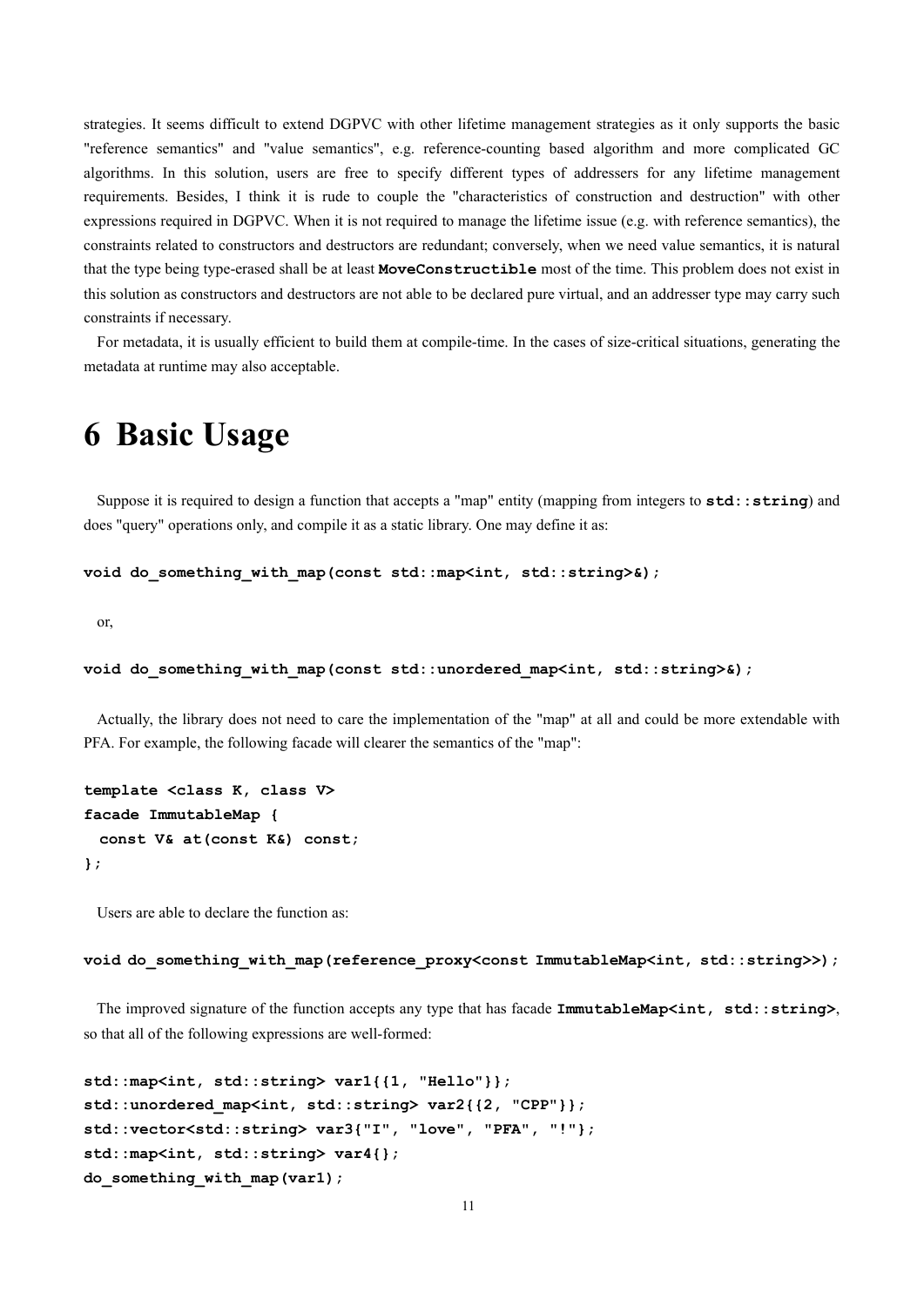```
do_something_with_map(var2);
do_something_with_map(var3);
do_something_with_map(var4);
```
Providing this function is asynchronous, and the "map" should be passed to other threads, the signature of the function could be redefined as:

**void do\_something\_with\_map\_async(value\_proxy<ImmutableMap<int, std::string>>);**

Just change **reference\_proxy** into **value\_proxy**, and the object is stored in value! The expressions above are still well-formed but with slightly different semantics: the values are copied to the proxy. In order to avoid unnecessary copy operation, in-place construction is supported. For example, the following expression is well-formed:

```
value_proxy<ImmutableMap<int, std::string>> p{
   std::in place type<std::map<int, std::string>>};
```
## <span id="page-11-0"></span>**7 Technical Specifications**

## <span id="page-11-1"></span>**7.1 Header** *<proxy>* **synopsis**

**namespace std {**

```
enum class qualification_type
    { none, const_qualified, volatile_qualified, cv_qualified };
```
**enum class reference\_type { lvalue, rvalue };**

**template <class T, qualification\_type Q> using add\_qualification\_t =** see below**; template <class T> inline constexpr qualification\_type qualification\_of\_v =** see below**; template <class T, reference\_type R> using add\_reference\_t =** see below**;**

**template <qualification\_type Q, reference\_type R> using erased\_reference =** see below**;**

```
template <size_t SIZE, size_t ALIGN>
struct erased_value_selector {
  template <qualification_type Q, reference_type R>
  using type = see below;
};
```
**template <class M, size\_t SIZE, size\_t ALIGN> class value\_addresser; template <class M, qualification\_type Q> class reference\_addresser;**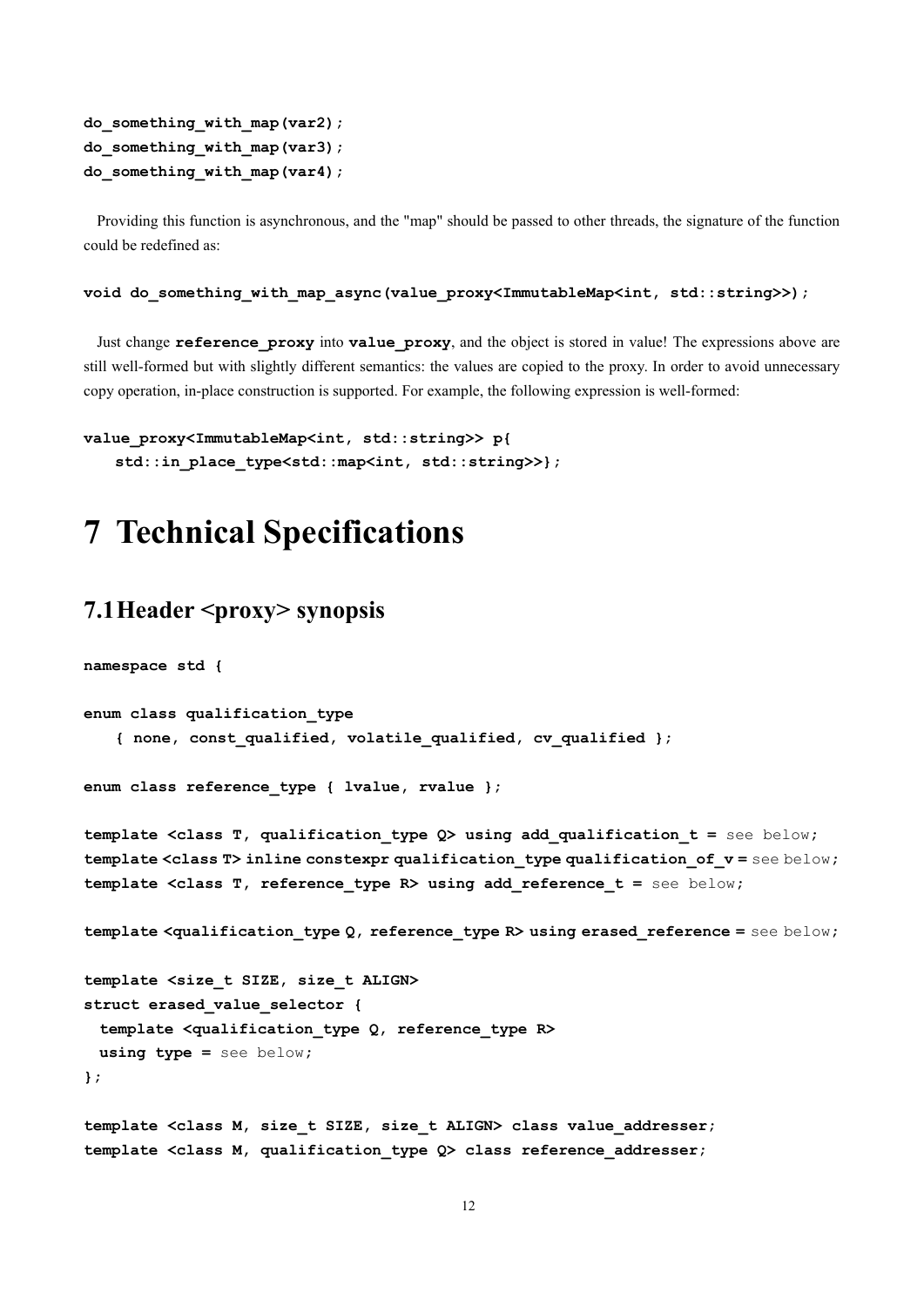```
template <class F, template <qualification_type, reference_type> class E>
   struct proxy_meta;
template <class F, class A> class proxy;
template <class F, size_t SIZE = sizeof(void*), size_t ALIGN = alignof(void*)>
using value_proxy = proxy<F, value_addresser<proxy_meta<
    F, erased_value_selector<SIZE, ALIGN>::template type>, SIZE, ALIGN>>;
template <class F>
using reference_proxy = proxy<decay_t<F>, reference_addresser<
    proxy_meta<decay_t<F>, erased_reference>, qualification_of_v<F>>>;
```
<span id="page-12-0"></span>**}**

## **7.2Qualification and Reference Computation**

```
template <class T, qualification_type Q> using add_qualification_t = see below;
   Definition: The type U obtained by adding qualification defined by Q to T,
```
- if **Q** is **qualification\_type::none**, **U** is **T**, or

- if **Q** is **qualification\_type::const\_qualified**, **U** is const **T**, or

- if **Q** is **qualification::type::volatile\_qualified**, **U** is **volatile T**, or

- otherwise, if **Q** is **qualification\_type::cv\_qualified**, **U** is **const volatile T**.

**template <class T> inline constexpr qualification\_type qualification\_of\_v =** see below**;** *Definition*: The qualification **Q** of **T**,

- if **T** is not qualified, **Q** is **qualification\_type::none**, or

- if **T** is const-qualified, **Q** is **qualification\_type::const\_qualified**, or

- if **T** is volatile-qualified, **Q** is **qualification\_type::volatile\_qualified**, or

- otherwise, if **T** is cv-qualified, **Q** is **qualification\_type::cv\_qualified**.

**template <class T, reference\_type R> using add\_reference\_t =** see below**;**

*Definition*: The type **U** obtained by adding reference defined by **R** to **T**,

```
- if R is reference_type::lvalue, U is T&, or
```
- otherwise, if **R** is **reference\_type::rvalue**, **U** is **T&&**.

<span id="page-12-1"></span>The three type traits above are proposed for qualification and reference computation required by other facilities.

## **7.3Facade**

The "Facade" is a descriptive placeholder that abstracts the types that have specific expressions and semantics. If the reference type of a non-static expression is not specified, it implicitly implies lvalue reference semantics. A general declaration of a facade is as follows: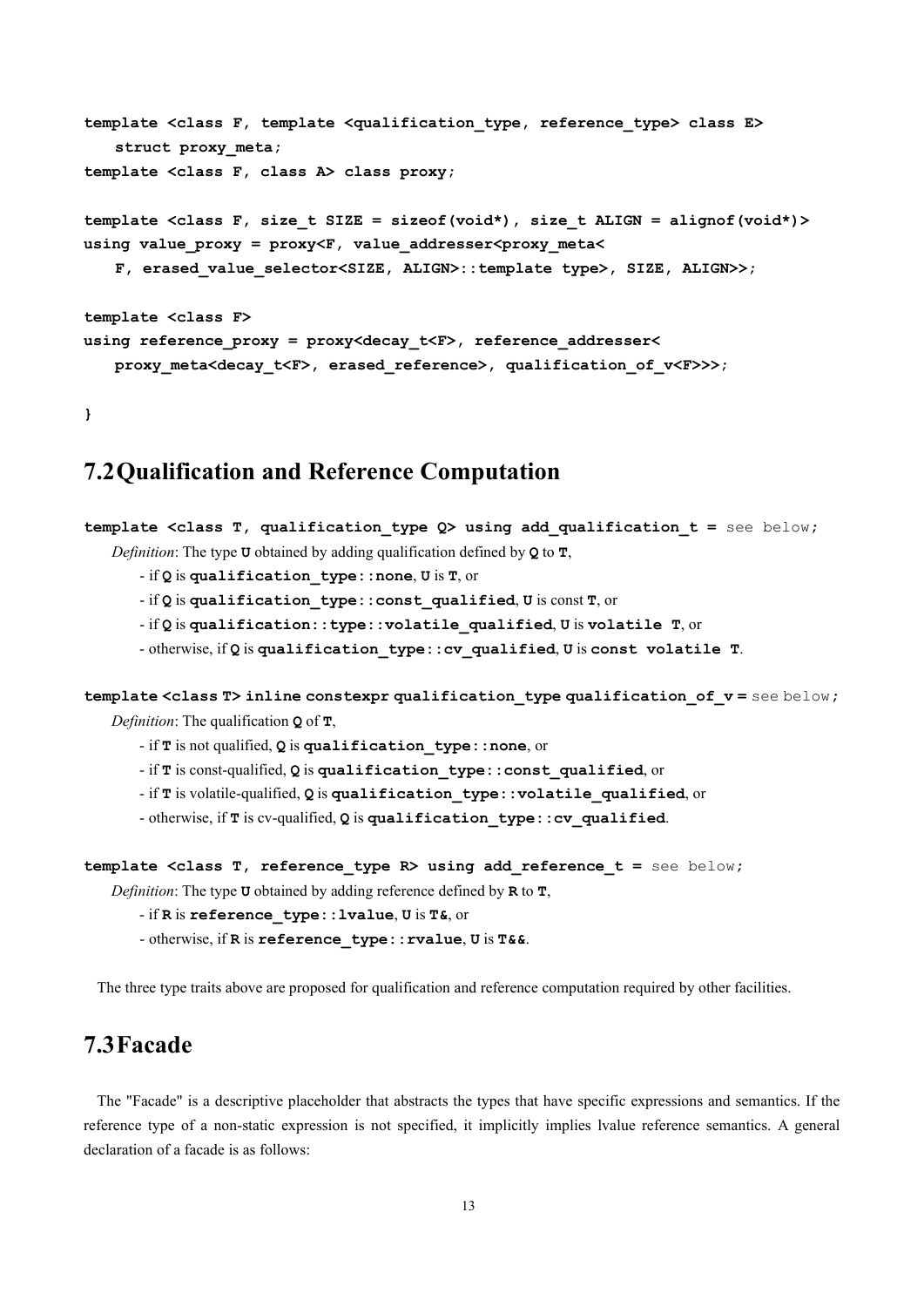```
facade 'name' [: 'more_abstract_facade_1', 'more_abstract_facade_2', ...] {
   [static] 'return_type' 'name'(['arg0', 'arg1', ...]) [const] [volatile] [&|&&];
  [...]
};
```
The same as class templates, facades could be template and accept partial specialization. For example, the following facade template is well-formed:

```
template <class T>
facade Callable; // undefined
template <class R, class... Args>
facade Callable<R(Args...)> {
  R operator()(Args...);
};
```
Like the type traits and disambiguation tags (**std::in\_place**, **std::in\_place\_type**, and **std::in place index**) defined in the standard, facades are trivial types that works at compile time to specify templates only.

## <span id="page-13-0"></span>**7.4Addresser**

## <span id="page-13-1"></span>**7.4.1 Erased Handles**

```
template <qualification_type Q, reference_type R>
using erased_reference = see below;
template <size_t SIZE, size_t ALIGN>
struct erased_value_selector {
  template <qualification_type Q, reference_type R>
  using type = see below;
};
```
The following expressions shall be well-formed and have specific semantics (**er** denotes a value of type **erased\_reference<Q, R>**, **ev** denotes a value of type **erased\_value\_selector<SIZE, ALIGN>::template type<Q, R>**):

```
er.template cast<T>()
```
*Requires*: **R** is **reference\_type::lvalue**, **add\_qualification\_t<T, Q>** shall be the original type before type erasure.

*Returns*: An lvalue reference to the original value before type erasure. *Return Type*: **add\_qualification\_t<T, Q>&**.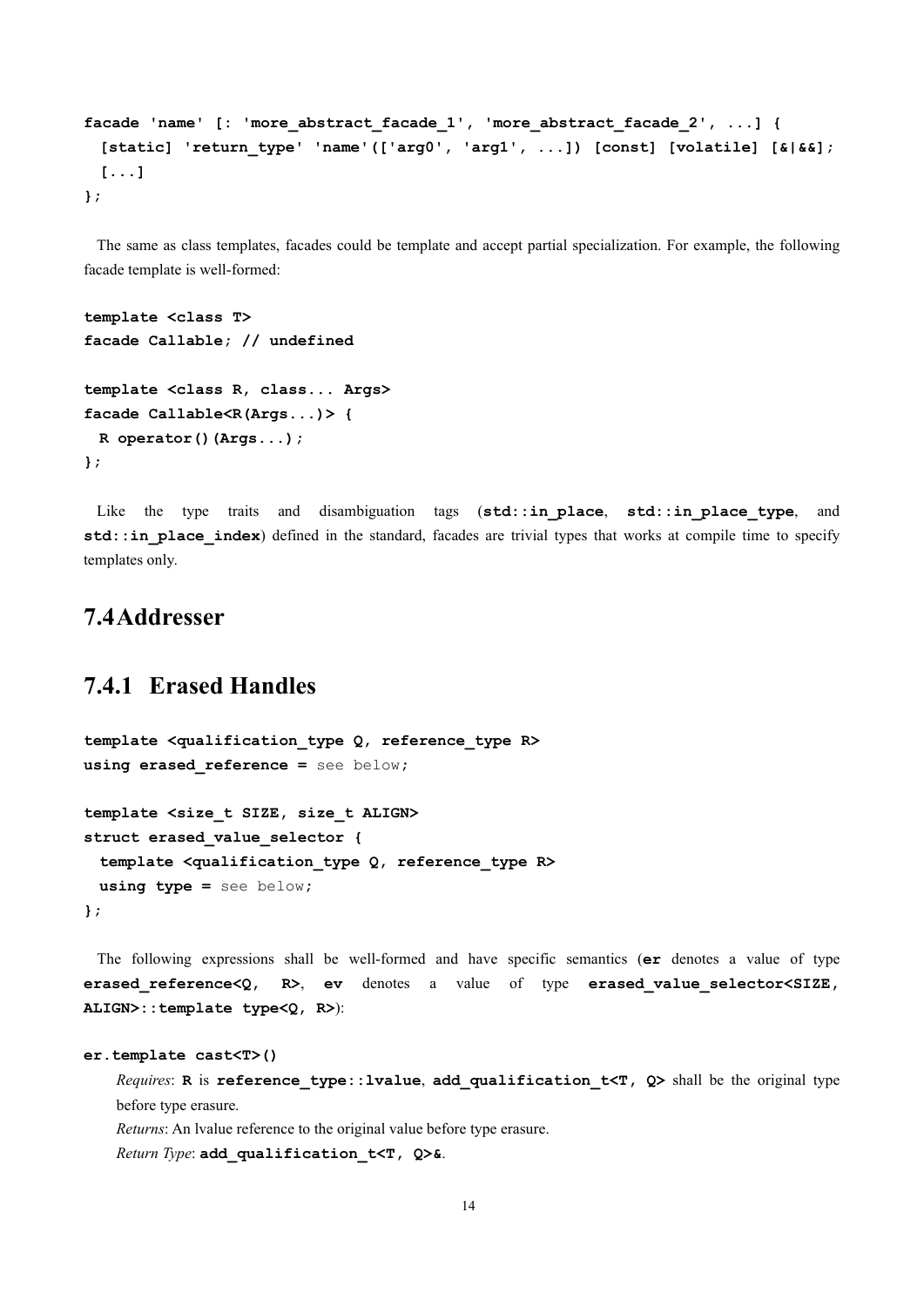#### **ev.template cast<T>()**

*Requires*: **T** shall be the original type before type erasure. *Returns*: A reference to the original value before type erasure. *Return Type*: **add\_reference\_t<add\_qualification\_t<T, Q>, R>**.

## <span id="page-14-0"></span>**7.4.2 Addressers**

This section provides mechanisms for addressing with frequently used lifecycle management and addressing strategies. These mechanisms ease the production of PFA based programs.

#### **7.4.2.1 Requirements for Addresser Types**

#### **7.4.2.1.1 BasicAddresser Requirements**

A type **A** meets the **BasicAddresser** requirements if the following expressions are well-formed and have the specific semantics (**a** denotes a value of type **A**).

#### **a.meta()**

*Effects*: acquires the metadata of a specific object if there is one, otherwise, this behavior is undefined.

### **7.4.2.1.2 Addresser Requirements**

A type **A** meets the **Addresser** requirements if it meets the **BasicAddresser** requirements and the following expressions are well-formed and have the specific semantics (**a** denotes a value of type **A**).

#### **a.erased()**

*Effects*: acquires the erased handle of a specific object if there is one, otherwise, this behavior is undefined.

#### **7.4.2.2 Class template value\_addresser**

```
template <class M, size_t SIZE, size_t ALIGN>
class value_addresser {
public:
  bool has_value() const noexcept;
  const type_info& type() const noexcept;
  void reset() noexcept;
  template <class T, class... Args> T& emplace(in_place_type_t<T>, Args&&... args);
  void swap(value_addresser& rhs) noexcept;
```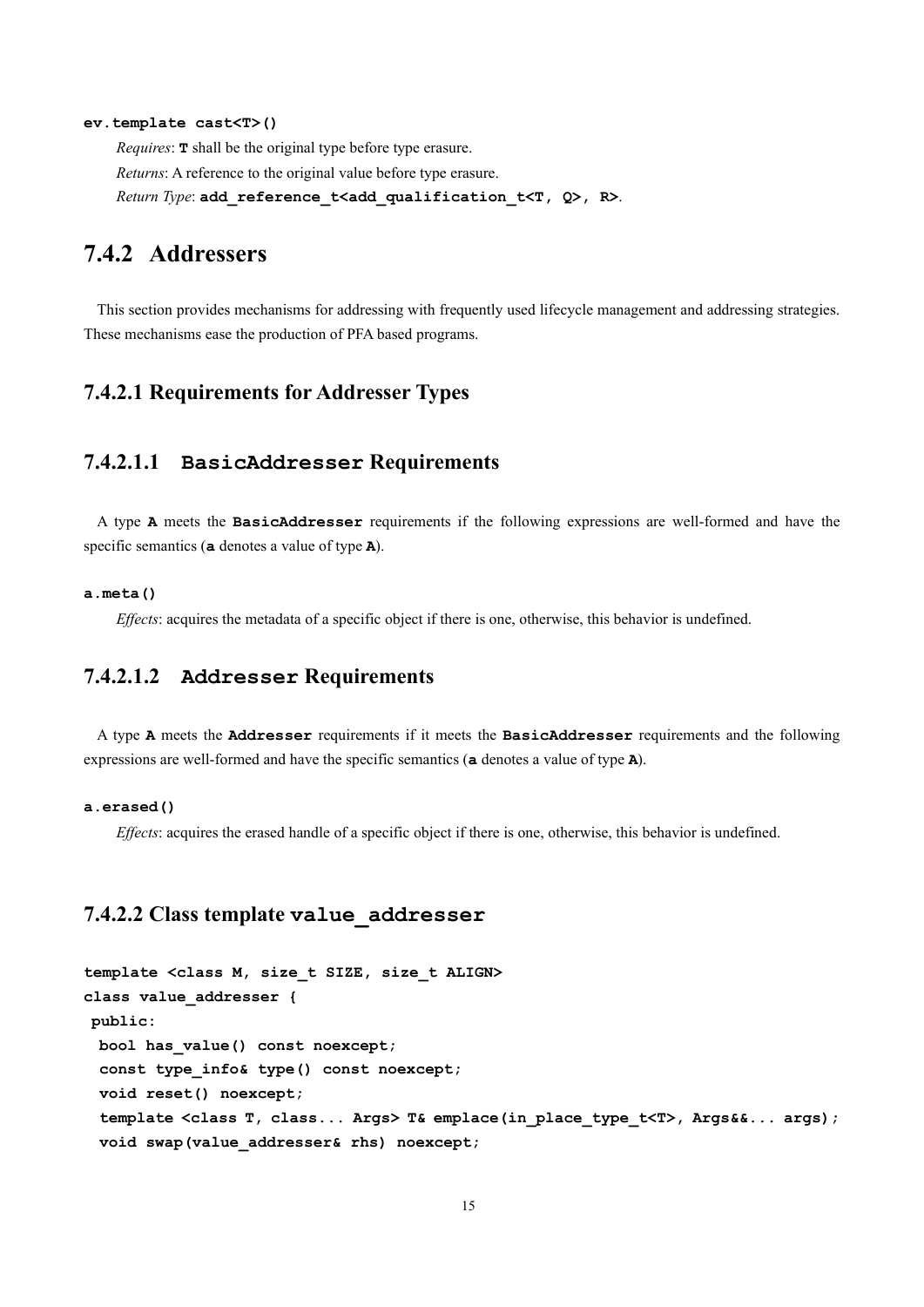```
protected:
  value_addresser(value_addresser&& rhs) noexcept;
  value_addresser() noexcept;
  template <class T>
  value_addresser(T&& value);
 template <class T, class... Args>
  value_addresser(in_place_type_t<T>, Args&&... args);
  value_addresser& operator=(value_addresser&& rhs);
  template <class T>
  value_addresser& operator=(T&& value);
  ~value_addresser();
  const M& meta() const;
  storage_t& erased() &;
  storage_t&& erased() &&;
  const storage_t& erased() const&;
  const storage_t&& erased() const&&;
};
```
**value** addresser is the build-in addresser for value semantics and is trivially-relocatable [\[P1144R4\]](http://www.open-std.org/jtc1/sc22/wg21/docs/papers/2019/p1144r4.html).

## **7.4.2.2.1 Construction and Destruction**

```
value_addresser(value_addresser&& rhs) noexcept;
```
*Effects*: If **rhs.has\_value()** is **false**, construct an object associating with no concrete object, or otherwise, move the ownership of the concrete object from **rhs** to **\*this**.

#### **value\_addresser() noexcept;**

*Effects*: Construct an object associating with no concrete object.

#### **template <class T>**

| value addresser (T&& value) ; |            |    |                                                                 |  |  |  |  |  |
|-------------------------------|------------|----|-----------------------------------------------------------------|--|--|--|--|--|
| Requires:                     | Equivalent | to | value_addresser(std::in_place_type <decay_t<t>&gt;,</decay_t<t> |  |  |  |  |  |
| $std::forward (value)$ ).     |            |    |                                                                 |  |  |  |  |  |

#### **template <class T, class... Args>**

#### **value\_addresser(std::in\_place\_type\_t<T>, Args&&... args);**

*Effects*: Construct an object associating with an object of type **T** constructed with **forward<Args>(args)...**. If the size and the alignment of **T** are both less than or equal to **SIZE** and **ALIGN**, and is trivially-relocatable, the concrete object will be constructed without allocating new memory.

#### **~value\_addresser();**

*Effects*: As if by **reset()**.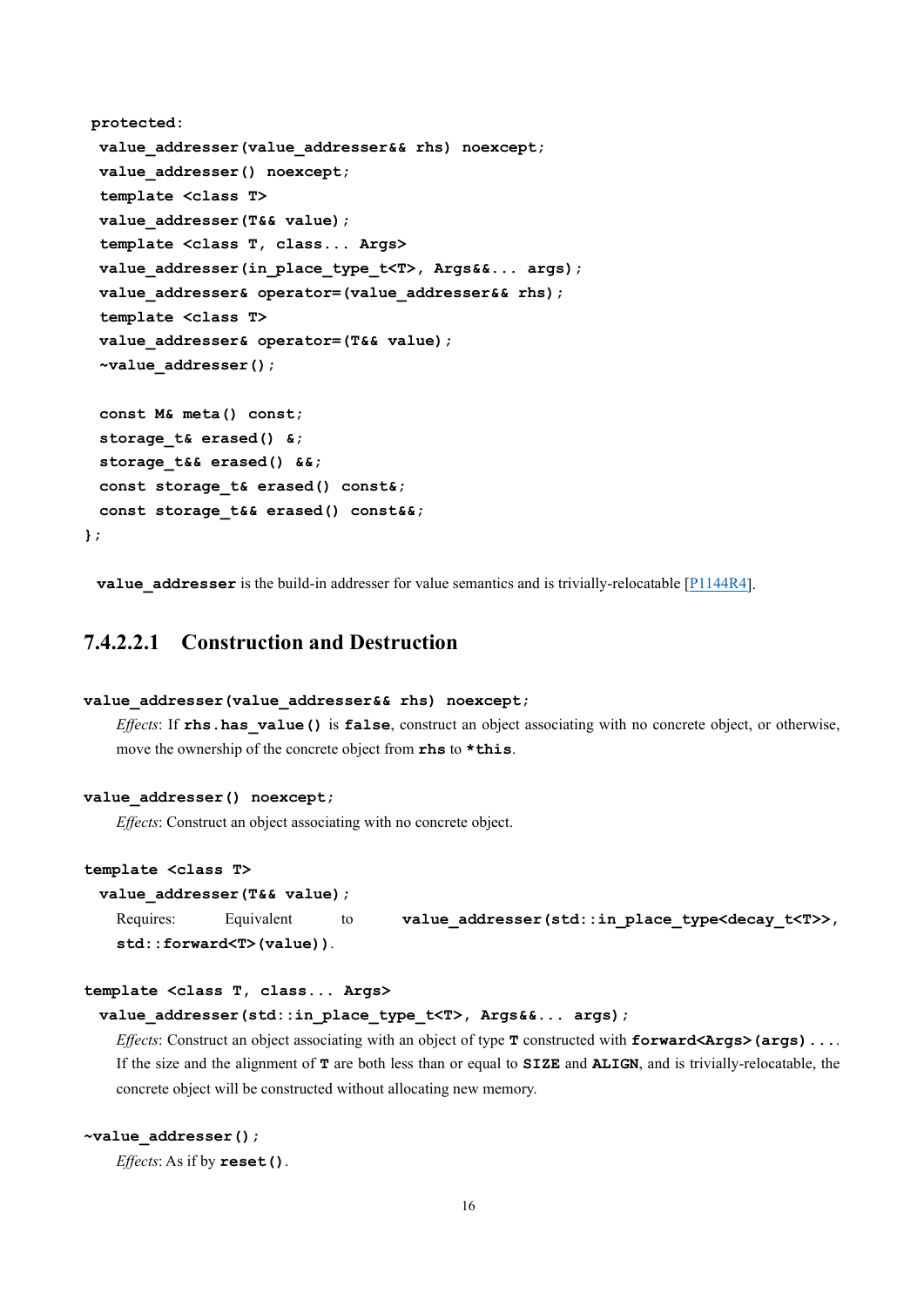#### **7.4.2.2.2 Assignment**

#### **value\_addresser& operator=(value\_addresser&& rhs) noexcept;**

*Effects:* As if by **value\_addresser(std::move(rhs)).swap(\*this)**.

*Returns:* **\*this**.

*Postconditions:* The state of **\*this** is equivalent to the original state of **rhs** and **rhs** is left in a valid but otherwise unspecified state.

#### **template<class S\_T>**

```
 value_addresser& operator=(T&& value);
```
*Effects:* Constructs an object **tmp** of type **value\_addresser** with **std::forward<T>(value)**, and **tmp.swap(\*this)**. No effects if an exception is thrown.

*Throws:* Any exception thrown during the construction of **tmp**.

## **7.4.2.2.3 Addressing**

#### **const M& meta() const;**

*Requires*: **\*this** shall be associated with a concrete object. *Returns*: A const reference of the metadata.

see below **erased() &;**

*Returns*: A value that is implicitly convertible to types **erased value selector<SIZE**, **ALIGN>::template type<qualification\_type::none, reference\_type::lvalue>** and **erased** value selector<SIZE,  $ALIGN$  all  $OLOR$ : template **type<qualification\_type::const\_qualified, reference\_type::lvalue>**.

```
see below erased() &&;
```
*Returns*: A value that is implicitly convertible to types **erased\_value\_selector<SIZE, ALIGN>::template type<qualification\_type::none, reference\_type::rvalue>** and **erased** value selector<SIZE,  $ALIGN$ : template **type<qualification\_type::const\_qualified, reference\_type::rvalue>**.

see below **erased() const&;**

*Returns*: A value that is implicitly convertible to type **erased\_value\_selector<SIZE, ALIGN>::template type<qualification\_type::const\_qualified, reference\_type::lvalue>**.

```
see below erased() const&&;
   Returns: A value that is implicitly convertible to type erased value selector<SIZE,
   ALIGN>::template type<qualification_type::const_qualified, 
   reference_type::rvalue>.
```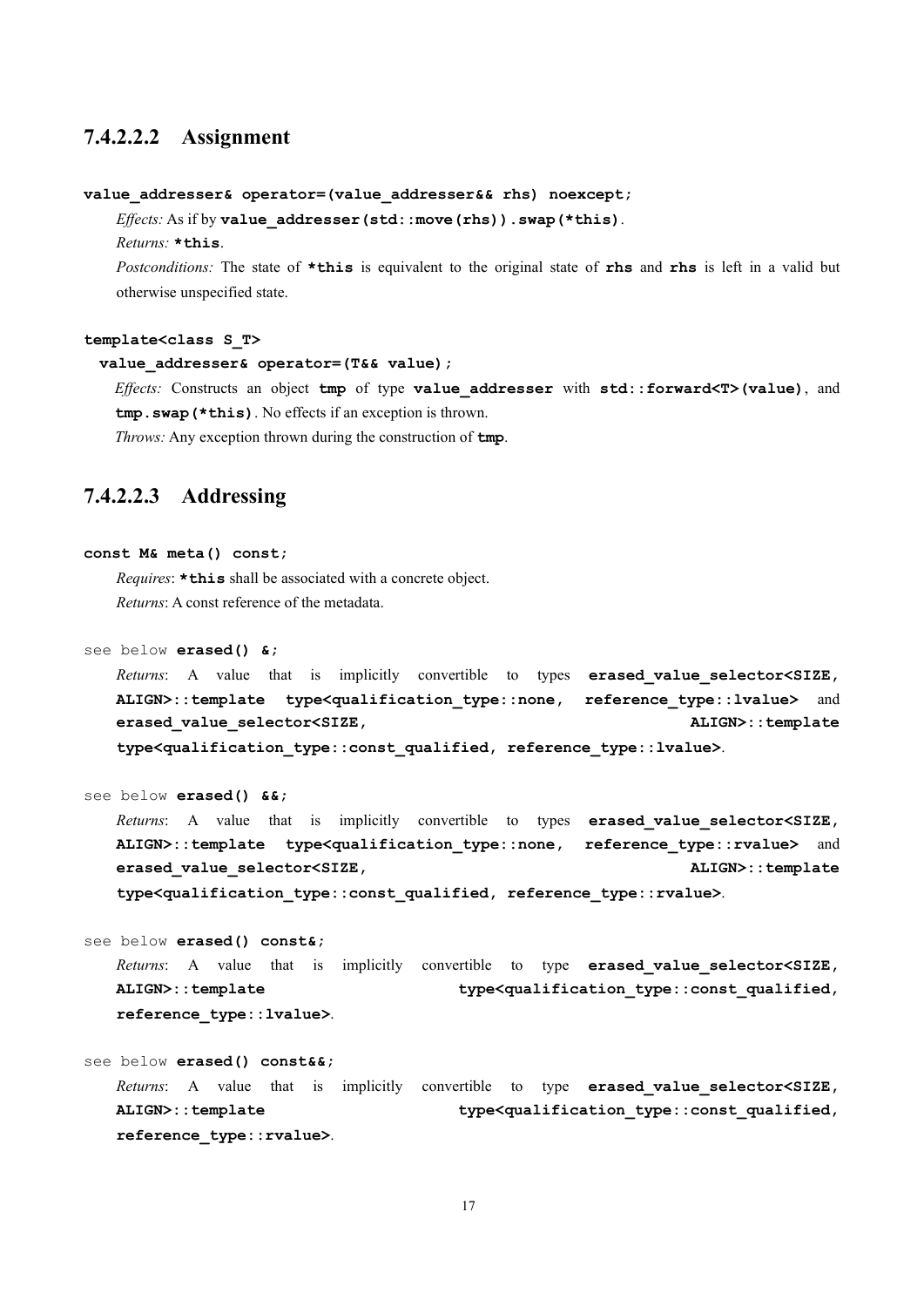### **7.4.2.2.4 Modifiers**

#### **void reset() noexcept;**

*Effects:* If **has\_value()** is true, destroys the contained value. *Postconditions:* **has\_value()** is false.

#### **template<class T, class... Args>**

 **T& emplace(std::in\_place\_type\_t<T>, Args&&... args);**

*Effects:* Constructs an object **tmp** of type **value\_addresser** with (**std::in\_place\_type<T>, std::forward<Args>(args)...**) and **tmp.swap(\*this)**. No effects if an exception is thrown. *Returns:* An lvalue reference of the constructed value.

*Throws:* Any exception thrown during the construction of **tmp**.

#### **void swap(static\_addresser& rhs) noexcept;**

*Effects:* Exchanges the states of **\*this** and **rhs**.

### **7.4.2.2.5 Observers**

#### **bool has\_value() const noexcept;**

*Returns:* **true** if **\*this** contains an object, otherwise **false**.

#### **const type\_info& type() const noexcept;**

*Requires:* **R** shall be false.

*Returns:* **typeid(T)** if **\*this** has a contained value of type **T**, otherwise **typeid(void)**. *Note:* Useful for querying against types known either at compile time or only at runtime.

### **7.4.2.3 Class template reference\_addresser**

```
template <class M, qualification_type Q>
class reference_addresser {
protected:
  reference_addresser(const reference_addresser&) noexcept;
  template <class T>
  reference_addresser(T& value) noexcept;
  reference_addresser& operator=(const reference_addresser& rhs);
  template <class T>
  reference_addresser& operator=(T& value) noexcept;
  const M& meta() const noexcept;
  auto erased() const noexcept;
};
```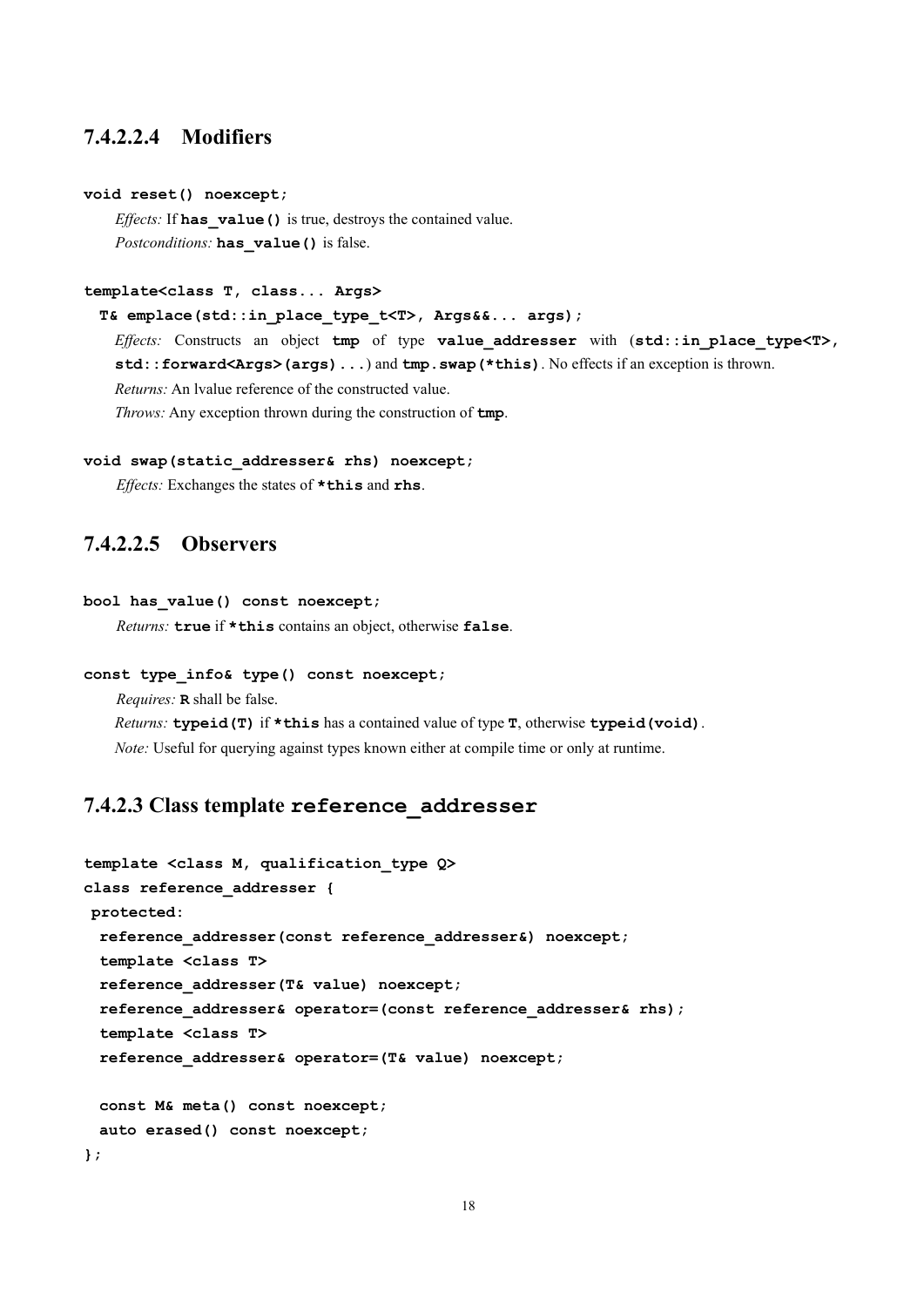**reference\_addresser** is the build-in addresser for reference semantics and is trivially-copyable.

### **7.4.2.3.1 Construction**

**template <class T>**

```
 reference_addresser(T& value) noexcept;
```
*Effects*: Construct an object associating to **value**.

### **7.4.2.3.2 Assignment**

```
Template <class T>
```

```
reference_addresser& operator=(T& value) noexcept;
 Effects: Equivalent to *this = reference_addresser{value}.
 Returns: *this.
```
### **7.4.2.3.3 Addressing**

```
const M& meta() const noexcept;
```
*Returns*: A const reference of the metadata.

```
see below erased() const noexcept;
```
*Returns*: A value implicitly convertible to **erased\_reference<\_Q, reference\_type::lvalue>** where **\_Q** is equal to **Q** or is a more strict qualifier,

```
- if Q is qualification_type::none, _Q could be any value of type qualification_type, or
- if Q is qualification_type::const_qualified, _Q could be 
  qualification_type::const_qualified, qualification_type::cv_qualified, or
- if Q is qualification_type::volatile_qualified, _Q could be 
  qualification_type::volatile_qualified or 
  qualification_type::cv_qualified, or
- otherwise, if Q is qualification_type::cv_qualified, _Q could be 
  qualification_type::cv_qualified.
```
## <span id="page-18-0"></span>**7.5Proxy**

The implementations for the class templates **proxy\_meta** and **proxy** rely on compile-time programming techniques. For a well-formed facade **F**, **proxy** meta<**F**> is the type of metadata readable by corresponding proxies.

## <span id="page-18-1"></span>**7.5.1 Class template proxy\_meta**

```
template <class F, template <qualification_type, reference_type> class E>
struct proxy_meta {
```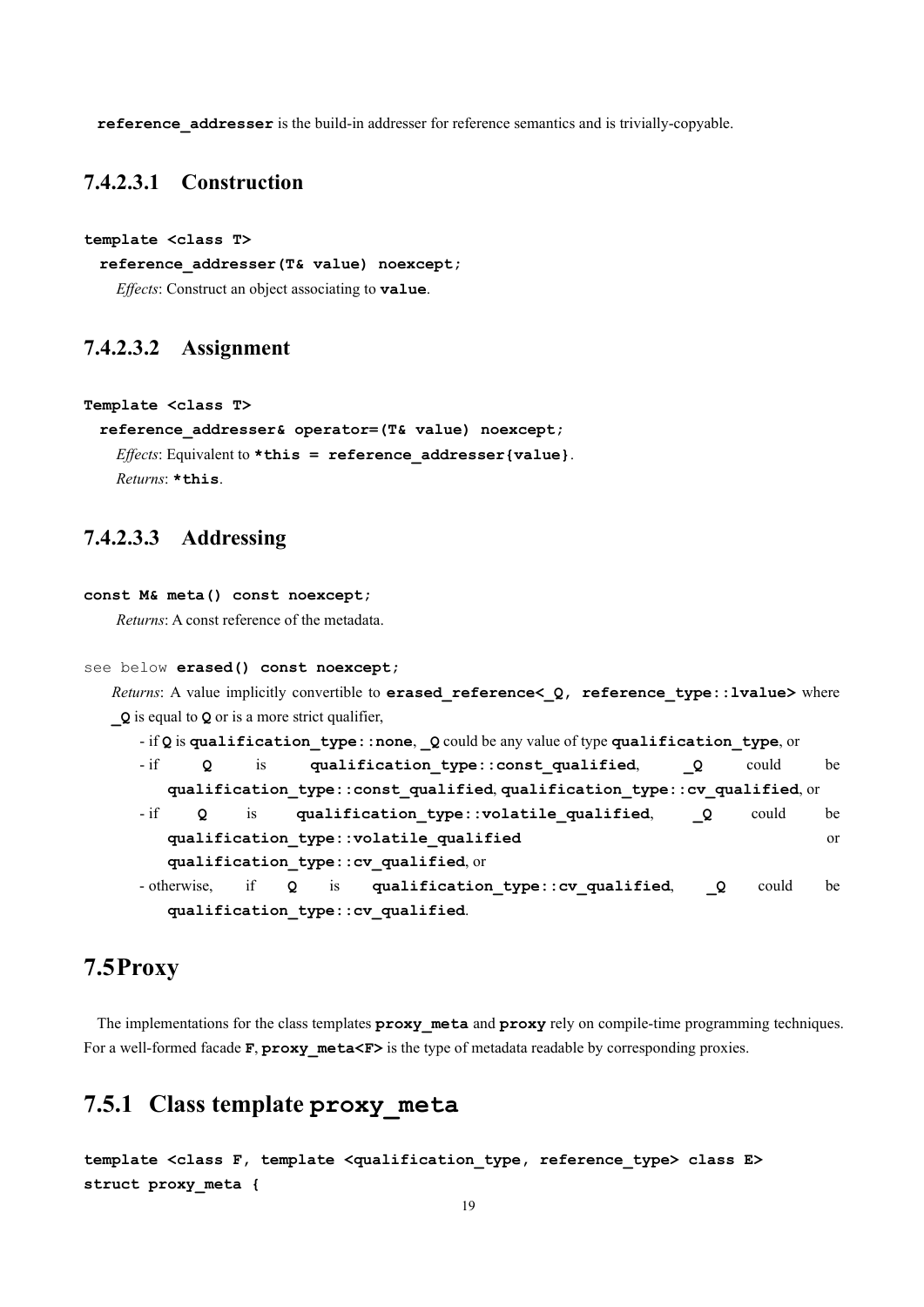#### **public:**

 **template <class T> constexpr explicit proxy\_meta(in\_place\_type\_t<T>) noexcept; };**

An instantiation of **proxy\_meta** is the type of metadata required by the **proxy**. **F** shall be a facade type and **E** shall be a template for erased type.

#### **template <class T>**

#### **constexpr explicit proxy\_meta(in\_place\_type\_t<T>) noexcept;**

*Requires*: For any expression defined in **F**, it shall be well-formed with operand **e.template cast<T>()**, where **e** is a value of an instantiation **IE** of **E** with specific qualification type **Q** and reference type **R**. **Q** is defined as

- **qualification\_type::none** if the expression is not qualified, or
- **qualification\_type::const\_qualified** if the expression is const-qualified, or
- **qualification\_type::volatile\_qualified** if the expression is volatile-qualified, or
- **qualification\_type::cv\_qualified** if the expression is cv-qualified.

**R** is defined as

- **reference\_type::lvalue** if the expression has lvalue reference semantics, or
- reference type:: rvalue if the expression has rvalue reference semantics.

*Effects*: Construct an object with required metadata.

## <span id="page-19-0"></span>**7.5.2 Class template proxy**

```
template <class F, class A>
class proxy : public A {
public:
  proxy(const proxy&) = default;
  proxy(proxy&&) = default;
  template <class... Args>
  proxy(Args&&... args) : A(forward<Args>(args)...) {}
  proxy& operator=(const proxy& rhs) = default;
  proxy& operator=(proxy&& rhs) = default;
  template <class T>
  proxy& operator=(T&& value) {
    A::operator=(forward<T>(value));
    return *this;
  }
  other facade-specific functions
```
**};**